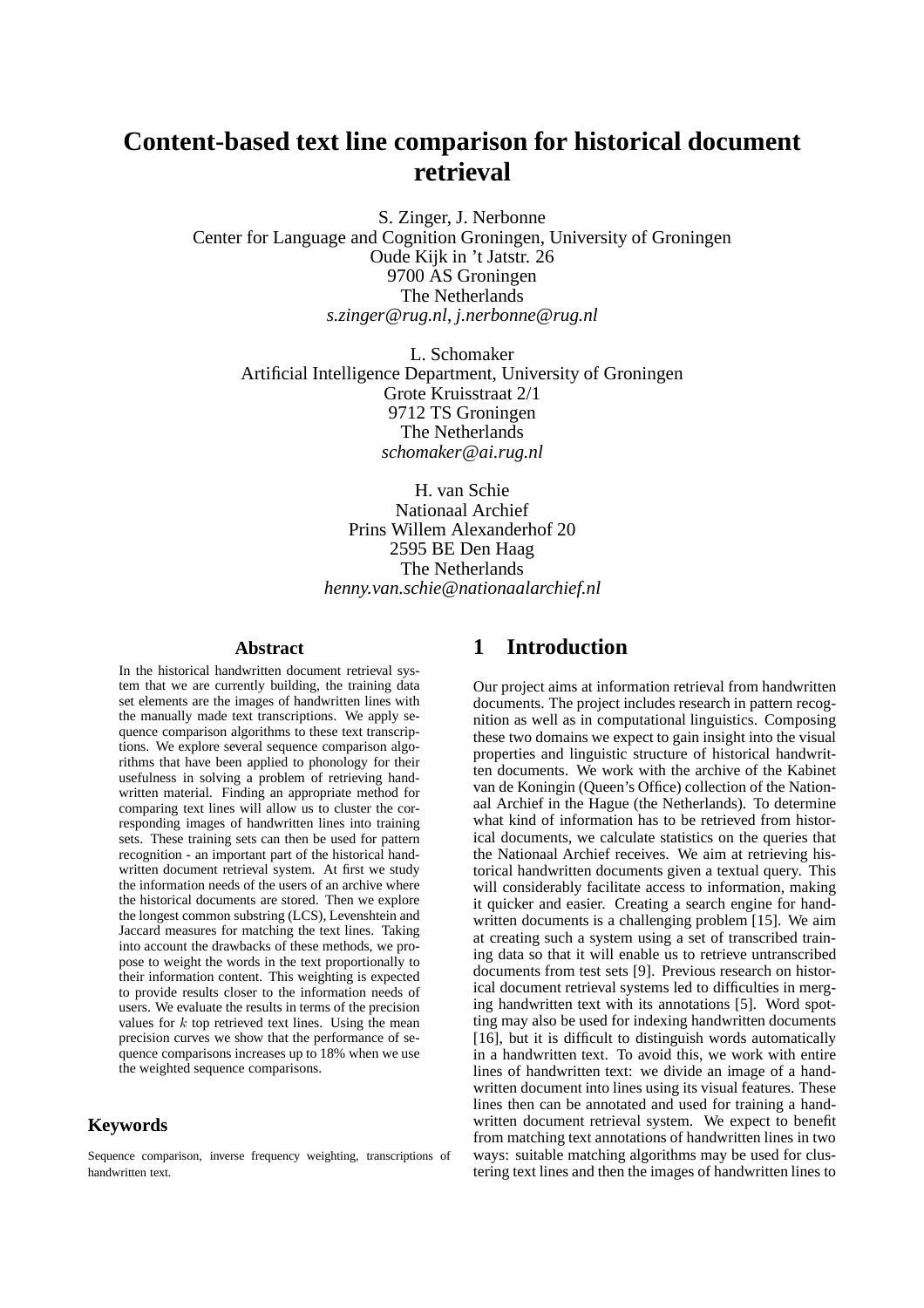obtain training sets for pattern recognition through machine learning; since it is easier to process words in the domain of digital text, we can explore the relevance of the results of matching algorithms on text, select the best approach and then apply it to handwritten lines. Sequence comparison applied to text lines provides a reference for matching handwritten lines and can also be applied for users' query processing in an information retrieval system. Although information retrieval is a broad field which has generated a large body of knowledge, our application has a number of particular aspects:

- text is composed of transcriptions of handwritten lines;
- relatively small amount of text;
- highly redundant context, many administrative terms;
- lack of redundancy in the dates, numerals and proper names;
- special abbreviations and terms that cannot be found in other collections.

We envisage that our engine for retrieval of images of handwritten documents will function in the following way:

- 1) transcriptions of lines are clustered (for example, following the algorithm presented in [2]) and the clusters are named according to the concepts present in the transcriptions in cores of the formed clusters;
- 2) images of handwritten lines are assigned to clusters according to their corresponding transcriptions clustered during the previous step;
- 3) using matching based on visual features, new untranscribed lines are assigned automatically to the formed clusters allowing to search through the untranscribed images of handwritten pages [13];
- 4) user gets a possibility to provide feedback on the image search results as well as to transcribe lines; this will be a source of continuous learning for the system [17].

In this article we address the problem of finding a suitable similarity measure for obtaining clusters of similar text lines. This will enable us to perform the first step in the list above.

We do not aim at an OCR-like transcription of the handwritten text because we assume that recognizing only a part of the handwritten material will provide good information retrieval results. In the following section we determine information needs of a user. It helps us to define the classes of words to be recognized in the handwritten documents.

# **2 Information needs**

The Nationaal Archief receives queries from people and organisations that search for information. Looking for information in an archive is time consuming and often requires considerable efforts from archivists. We explore the information retrieval tasks that the archive receives in order to know what kind of information people would like to extract. There are several thousands of emails, mostly



**Fig. 1:** *Example of a query to the Nationaal Archief.*

in English and Dutch, received by the Nationaal Archief since the year 2001 till the present time. With the help of a domain expert - an archivist, we classify these queries and calculate statistics for them. Table 1 shows our results for the queries written in English to the Nationaal Archief since 2001.

| Class of a query              |         | Number Part $(\%)$ of the |
|-------------------------------|---------|---------------------------|
|                               | of      | number<br>total           |
|                               | queries | of queries                |
| names of people               | 268     | 28%                       |
| dates                         | 241     | 25%                       |
| geographical names            | 212     | 22%                       |
| names of objects (birth       | 152     | 16%                       |
| certificate, ship, map, etc.) |         |                           |
| titles of positions, profes-  | 73      | 8%                        |
| sions (king, slave, officer,  |         |                           |
| $etc.$ )                      |         |                           |
| events (visit, ship crash,    | 20      | 2%                        |
| arrest, etc.)                 |         |                           |

**Table 1:** *Classification of the queries in English received by the Nationaal Archief during the last 6 years (2001- 2006). Total number of queries is 966.*

Figure 1 illustrates that one question can contain several classes of queries. Our classification of queries is similar to the concept categories presented in [1].

Table 2 shows our results for the queries written in Dutch to the Nationaal Archief in 2001-2002. Many questions to the archive written in English concern genealogical research and often do not contain much information about the person in question. That is why the names of people are the most common class of queries. The information needs of the users who write in Dutch are somewhat broader than those of the users writing in English, therefore we included two new classes of queries: organizations and other queries. By "other queries" we mean the queries that may not be easily processed by a document retrieval system: for example, a request for some statistics over one or more centuries of the Dutch history. We notice that queries about names of people, dates and geographical names together compose approximately 70% of all information retrieval requests.

# **3 Text line matching**

### **3.1 Standard methods**

Here we present the sequence comparison measures that we apply to text annotations of handwritten lines. The Jaccard coefficient is defined as the number C of words that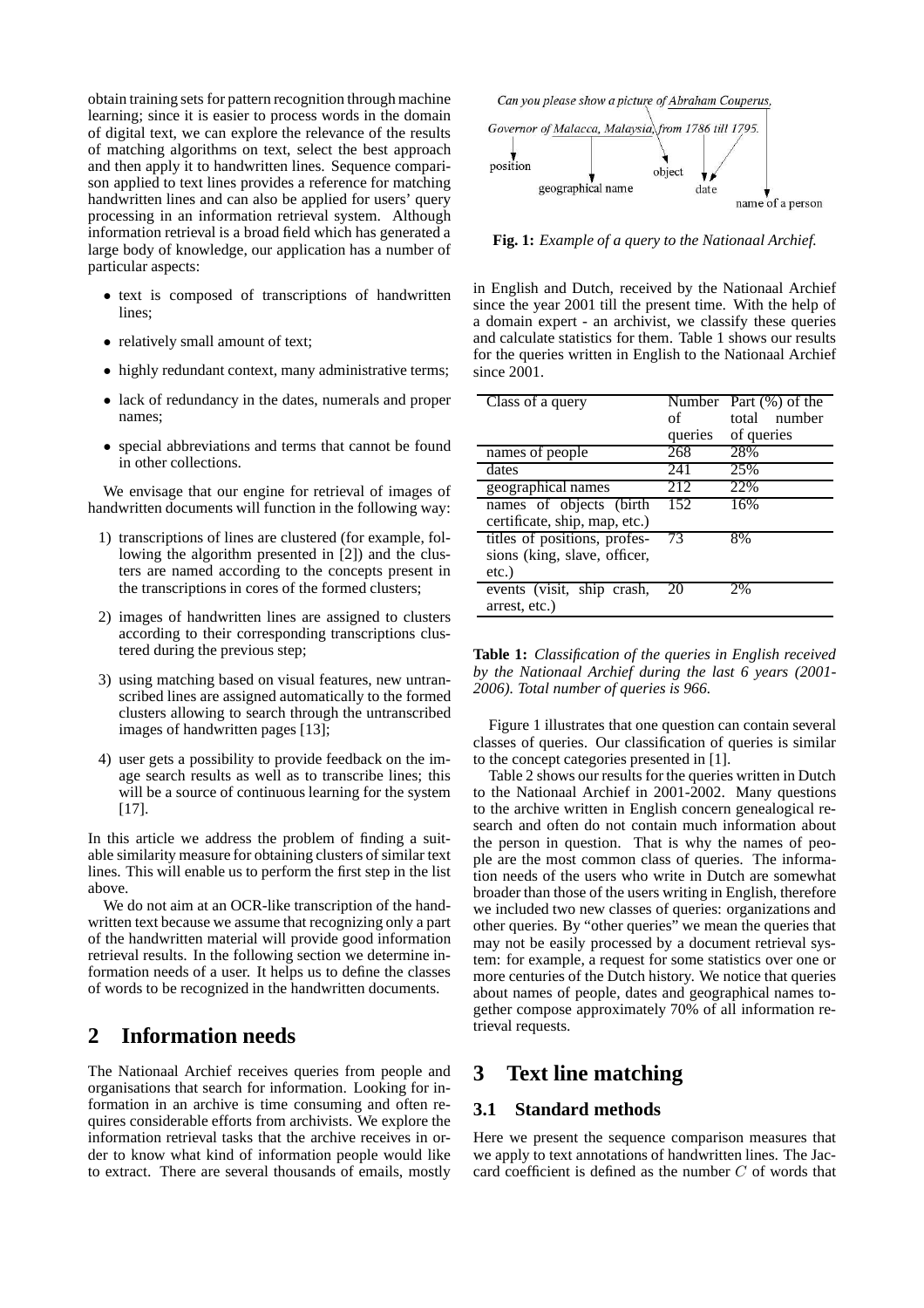| Class of a query             |         | Number Part $(\%)$ of the |
|------------------------------|---------|---------------------------|
|                              | of      | total<br>number           |
|                              | queries | of queries                |
| dates                        | 558     | 25%                       |
| geographical names           | 491     | 22%                       |
| names of people              | 482     | 21%                       |
| names of objects             | 274     | 12%                       |
| organizations                | 173     | 8%                        |
| titles of positions, profes- | 135     | 6%                        |
| sions                        |         |                           |
| events                       | 102     | 4%                        |
| other queries                | 43      | 2%                        |

**Table 2:** *Classification of the queries in Dutch received by the Nationaal Archief during 2001-2002. Total number of queries is 2258.*

are common to the two text lines being compared (query line and match line), divided by the sum of number Q of unique words for the query, number of common words for the match and query, and number  $M$  of unique words for the match [8]:

$$
Jaccard = \frac{C}{Q + C + M}.\tag{1}
$$

This measure may take values from 0 to 1. It indicates the fraction of common words in the total number of words found in both lines. When the Jaccard coefficient is equal to 1, it means that the query line and the matched line have exactly the same words, but not necessarily in the same order. When the Jaccard coefficient is 0, then there is no common word between the query and the match.

The Levenshtein distance determines the minimal cost of edit operations – insertions, deletions and substitutions – that are necessary to convert one line to another [12]:

$$
d(a^i, b^j) = min \begin{cases} d(a^{i-1}, b^j) + cost(a_i, \emptyset) \\ d(a^{i-1}, b^{j-1}) + cost(a_i, b_j) \\ d(a^i, b^{j-1}) + cost(\emptyset, b_j) \end{cases}
$$
 (2)

where  $a^i$  is a segment  $a_1...a_i$  of the sequence a,  $b^j$  is a segment  $b_1...b_j$  of the sequence b,  $d(a^i, \hat{b}^j)$  - Levenshtein distance between these two segments,  $cost(a_i, \emptyset)$  - cost of deleting  $a_i$ ,  $cost(a_i, b_j)$  - cost of substitution of  $a^i$  by  $b_j$ ,  $cost(\emptyset, b_j)$  - cost of inserting  $b_j$ . These edit operations are weighted equally and are set to one. In this case the Levenshtein distance is the number of edit operations necessary to convert one line to another. We also use the LCS, which provides the length of the longest substring present in both the query and in the match. In our case, LCS is the number l of words in the longest common substring. Unlike the Jaccard coefficient, both the LCS and the Levenshtein distance depend on the word order in the lines that are being compared. We apply the word-based Jaccard coefficient, Levenshtein distance and LCS for measuring differences between lines of transcriptions.

We use the sequence comparison algorithms that have also been applied for phonological comparison ([3], [4]). Since some archives of dialect phonology are still handwritten, the approach described in this article may be applicable to them.

# **3.2 Content-based weighting**

As we noticed previously, most of the queries concern dates and proper names. Such information is sparse compared with other words. Obviously, if a query line contains a date or a proper name, it is desirable to find matching lines that are as close as possible and at the same time include this date or the proper name. Nevertheless the sequence comparison methods described above do not make a distinction between the words in the text lines. The standard sequence comparisons treat a preposition and a proper name in the same way. Therefore we introduce a weighting scheme that allows us to underline the importance of words that belong to the classes in Table 2.

As we conclude from the analysis of users' queries, the information we need is mostly represented by low frequency words - proper names and dates. So the words with low frequency have to receive larger weights than the frequent ones. This can be addressed as an information encoding problem [14]. And we set the weights of words to be proportional to their information content:

$$
w(i) = \alpha \times \log_2(\frac{1}{p(i)}),\tag{3}
$$

where  $\alpha$  is a parameter of the weighting,  $p(i)$  is the probability of occurrence of the word i, and  $i \in [1:N]$ , N is the number of words in our collection of text lines. This weighting is similar to the IDF weighting [7]. Introducing weights in the sequence comparison algorithms means calculating a sum of words' weights instead of simply counting the common or unique words for the Jaccard coefficient:

$$
Jaccard = \frac{\sum_{i=1}^{C} \omega_i}{\sum_{j=1}^{Q} \omega_j + \sum_{i=1}^{C} \omega_i + \sum_{k=1}^{M} \omega_k},
$$
 (4)

where  $\omega_i$  is a weight assigned to the word i; in our case weights are positive integer numbers. Introducing weights for the longest common substring leads to the following formula:

$$
LCS = \sum_{i=1}^{l} \omega_i.
$$
 (5)

In the case of the Levenshtein distance we set the following costs of edit operations:  $cost(a_i, \emptyset) = \omega(a_i);$  $cost(a_i, b_j) = max\{\omega(a_i), \omega(b_j)\}; cost(\emptyset, b_j) = \omega(b_j).$ When all weights  $\omega$  are equal to 1, then we get the standard formulas for the LCS, Levenshtein distance and the Jaccard coefficient. Weights of words may also be obtained using an algorithm for learning string edit distance costs [10], but in this case a training set of pairs of strings is required.

# **4 Experimental results**

## **4.1 Data description**

We describe experiments on a data set from the Kabinet van de Koningin documents consisting of 5445 handwritten lines automatically segmented from scanned pages and manually transcribed. An example of an automatically segmented line and its manual text transcription is in Figure 2. The text composed of the transcriptions frequently contains dates, professions and positions and geographical names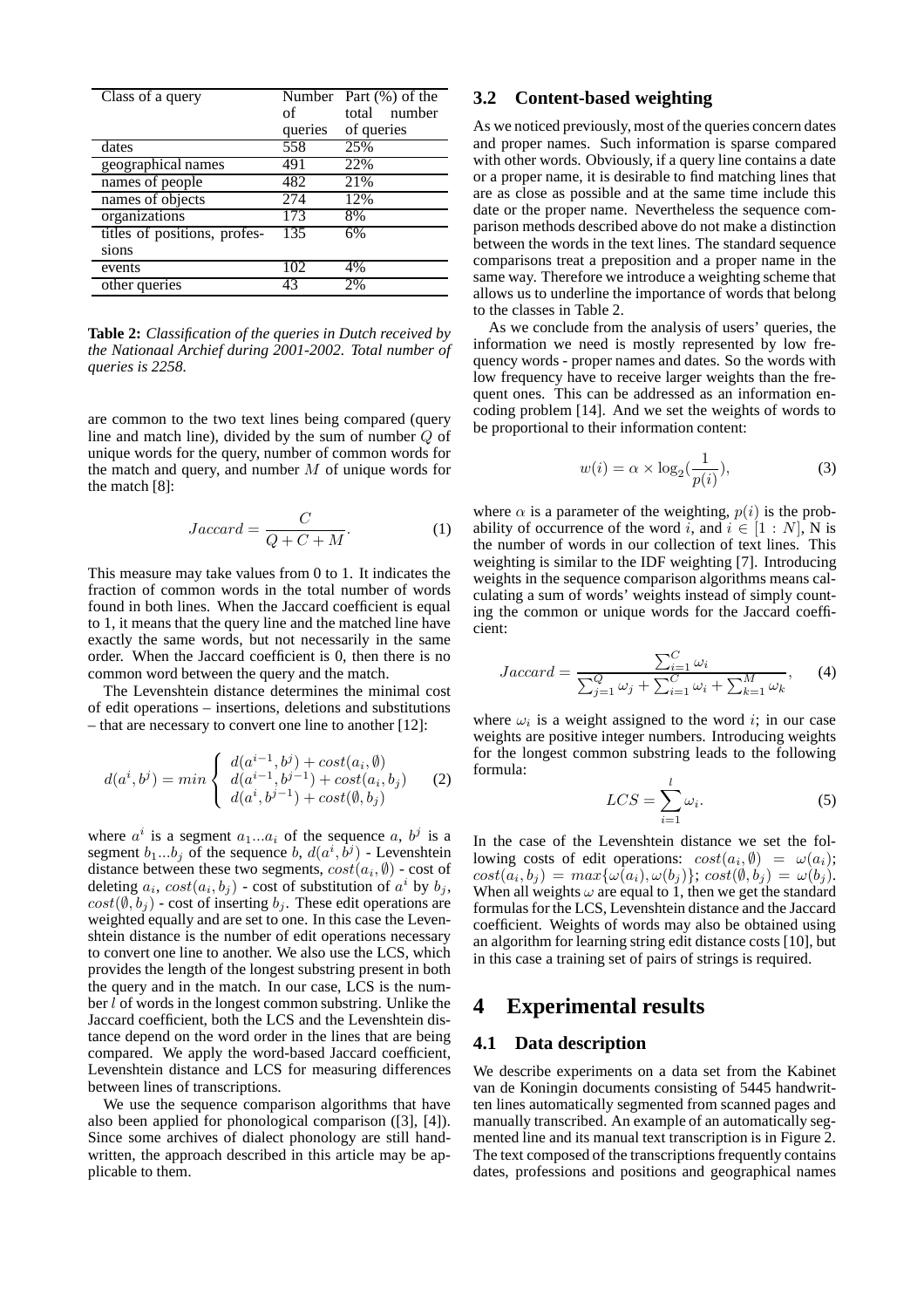

**Fig. 2:** *Example of a handwritten line and its text annotation.*



**Fig. 3:** *Histogram of the weights calculated according to the information content of the words in the set of transcriptions of handwritten text,*  $\alpha = 1$ .

while most of the last names occur only one or two times. It means that the approach described below will not lead to clusters of lines containing last names.

Before evaluating the sequence comparison algorithms, we perform the following text preprocessing: convert all characters into lower case, delete punctuation marks, delete numbers. Even though dates represent very important information, for the experiments described below we delete all numbers during the preprocessing step. The reason for it is that most of the numbers in our text do not represent dates. Instead, numbers are used as page numbers and as references to other documents in the Queen's office collection. For example, in a data sample consisting of 500 lines, only 45% of numbers indicate dates.

We prepare the test set for evaluating the precision on top  $k$  lines retrieved according to a similarity measure. Given our data set, we randomly select 25 query-lines under the condition that each of them contains at least one word belonging to a category from the Table 2: names of people, geographical names, names of object, titles of positions, professions, organizations, events. In many cases such a word is a geographical name. Then we select all good matches for every of these 25 lines. We consider a line to be a good match if one or more of its words belong to the categories mentioned above and if these words coincide with those in the query-line.

### **4.2 Performance comparison**

We apply Jaccard, Levenshtein and LCS measures to our data before and after the information content based weighting. We can see the histogram of weights in Figure 3. For the experiments presented below we choose the coefficient  $\alpha$  to be 0.5. We compare every line to every other and sort the results on the order of decreasing similarity to the given query-line. Reading the lists of closest matches we conclude that we can get more meaningful results if we use

the weighting. Let us consider two examples of matching lines by LCS before and after the weighting. In the first example we consider the following query-line:

### *te Amsterdam Mr P. Scholten. - Besluit fiat; in Amsterdam Mr P. Scholten. - Decision made.*

In these examples, we mark the end of each line by a semicolon unless there is already a punctuation mark at the end of the line. At the end of the last line in every example there is a period. The twenty closest matches according the LCS on words are all the same: *- Besluit fiat.* (In English - 'so be it decided'). These matches are not informative. The good matches have to contain either the geographical name *Amsterdam* or the name of a person *P. Scholten* or both of these words. We can see the word *Amsterdam* appearing in the two closest matches when we apply the weighting:

*2e te Amsterdam, Mr J. Wiarda; 2nd in Amsterdam, Mr J. Wiarda;*

### *hof te Amsterdam Mr J.C. Baron Band; in Amsterdam Mr J.C. Baron.*

The closest lines after the weighting contain the related words, but similar results may also be achieved by introducing stop words *besluit* and *fiat*. According to our experimental results, the information content based weighting leads to more semantically relevant results in other, more complex cases. The second example of LCS on words illustrates this. The query-line is:

### *nant -Kolonel, Provinciaal Adjudant in; nant -Colonel, Provincial Adjutant in.*

The main key word in this line is *Adjudant* (Adjutant). We can see that taking into account the weights of words gives matches that contain the key word more often. The results without the weighting:

*tot Rechter in de arr. to Judge in the district Court Rechtbank*

*het leger in Ned-Indie the army in Dutch Indies W. Boetje. W. Boetje.*

*Adjudant ... en Grootmeester van H; Adjutant ... and Grandmaster of;*

And the results after applying the weighting are:

*Adjudant ... en Grootmeester van H; Adjutant ... and Grandmaster of;*

*Adjudant den Majoor Jhr A.S. van Feh; Adjutant the Major Jhr A.S. van;*

*van der Groot en Staf, Adjudant van Z.K.H. van der Groot and Staf, Adjutant of Z.K.H.*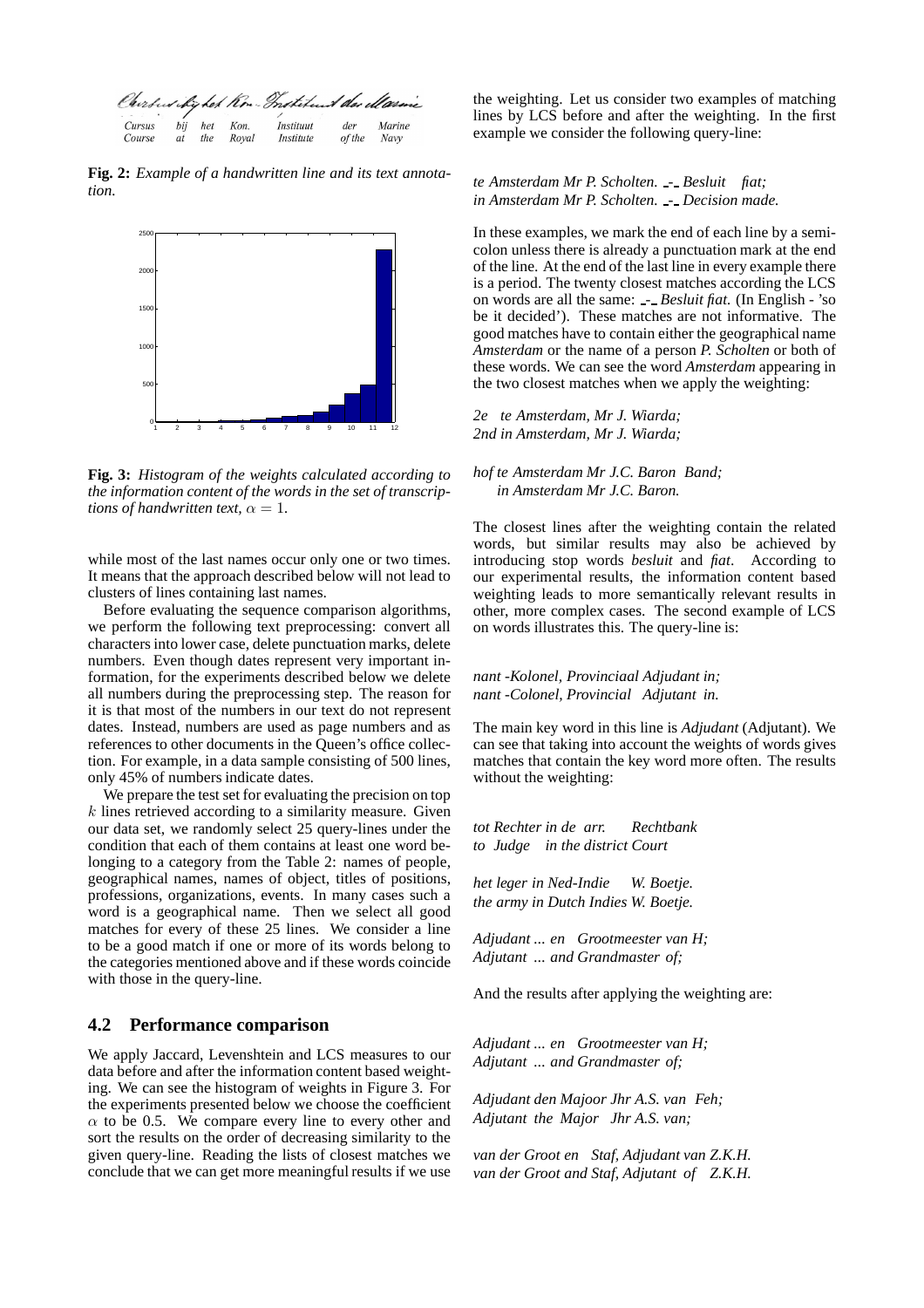

**Fig. 4:** *Mean precision on the top* k *retrieved lines for the Levenshtein distance: dashed line - without weighting, solid line - with weighting.*



**Fig. 5:** *Mean precision on the top* k *retrieved lines for the LCS: dashed line - without weighting, solid line - with weighting.*

This example underlines the ability of our method to assign high weights to rare words, which often are the key words, and therefore to enable them to appear in the matching results.

In order to evaluate the ability of our approach to retrieve relevant information, we calculate its precision on top k retrieved lines. Figures 4 - 6 show the performance of our weighting method in terms of precision - the percentage of relevant text lines among the retrieved ones. These Figures show that weighting the words makes the precision higher and therefore improves our results. Since in our application we aim at grouping the text lines according to their key words, the precision is more important than recall: it is important that we extract the good matches, and not extracting some of them is less important.

# **5 Conclusion and future work**

In order to determine the information needs for a historical document retrieval system, we study the queries to an archive. We determine the classes of queries and analyse the real-world queries of the Nationaal Archief for getting statistics. We analyse more than 3000 queries to the Nationaal Archief from people and organizations in the Netherlands and abroad. This allows us to define the con-



**Fig. 6:** *Mean precision on the top* k *retrieved lines for the Jaccard coefficient: dashed line - without weighting, solid line - with weighting.*



**Fig. 7:** *Comparison of weighted similarity measures.*

tent interesting to the user and adapt text line comparisons to it.

Several sequence comparison techniques are applied for matching text annotations for handwritten lines. We incorporate the word information content in the line comparison procedure and get more semantically relevant results. These results are evaluated by calculating the precision on top k retrieved lines. The best results according to the precision evaluation are provided by applying the weighted LCS as shown on Figure 7.

Some improvement for text line matching may be introduced by lemmatization. The study for finding the optimal value of the coefficient  $\alpha$  will provide the limits for our approach and enable us to get its best performance. Our results can be applied to clustering images of automatically segmented handwritten lines. Such clusters can serve as training sets for machine learning aiming at creating handwritten document retrieval systems.

Our method is between basic keyword search and information retrieval. Lines of text contain more information than a few key words, but are much less information than is the case in full-document information retrieval. This method is most similar to passage retrieval [6], [11] in terms of the amount of text, but our lines are even smaller than a typical passage. The matching results can be used directly to train a passage retrieval system for handwritten line strips. Our information content based approach may also be applied for visual feature based matching of hand